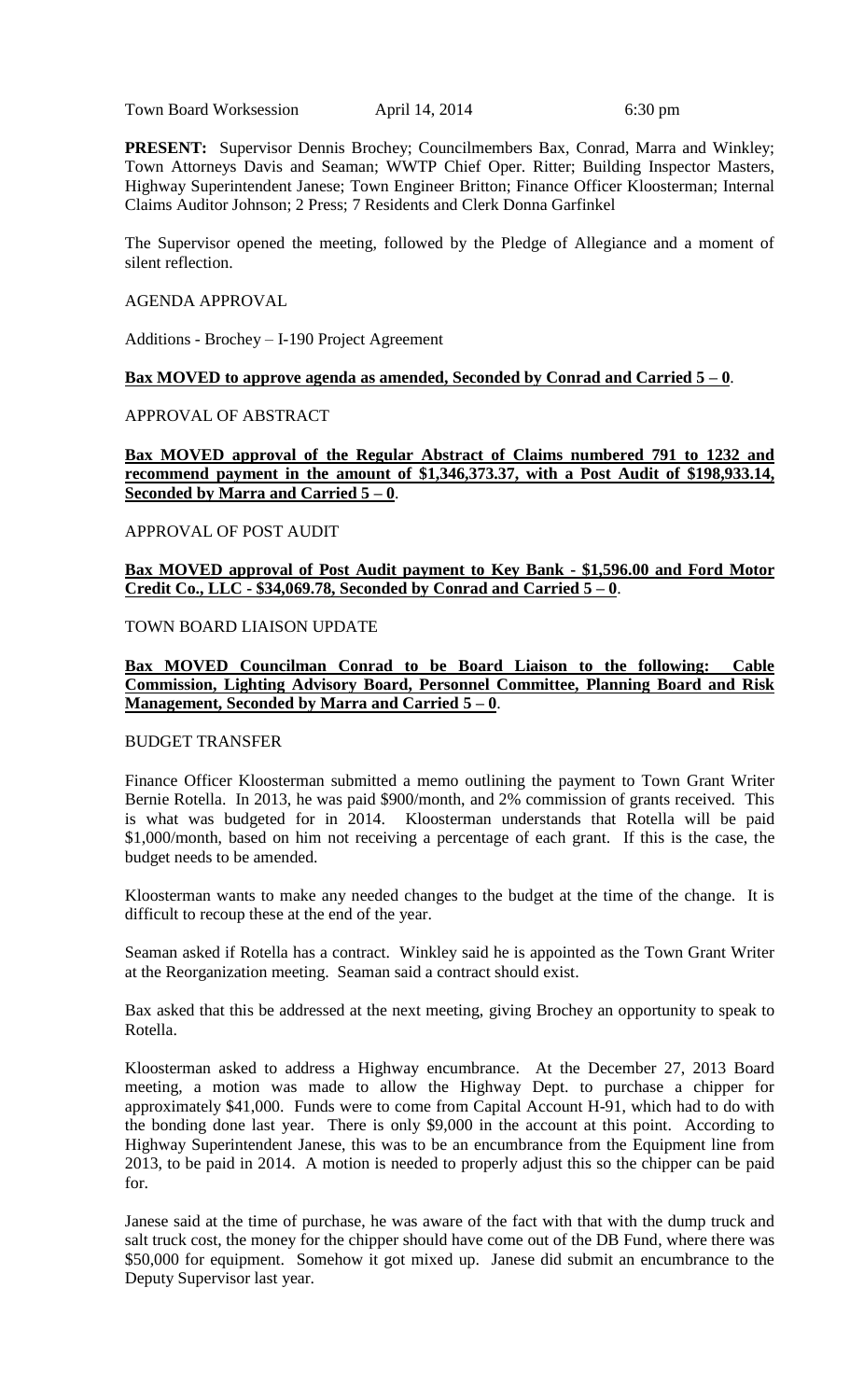Kloosterman said \$4,000 was spent out of the DB line item. This is something that needs to be finalized before the Audit is done by Brown and Company. This would be to encumber the prior year balance. Kloosterman said the actual purchase was approved, but Kloosterman wants to make sure the encumbrance is o.k.; he will give to Brown and Company. It will fall back into 2013 as an expense in 2013.

#### REQUEST EXECUTIVE SESSION

## **Winkley MOVED to enter into Executive Session at the end of meeting to discuss Personnel and Contract issues, Seconded by Bax and Carried 5 – 0**.

#### ARTPARK UPDATE

Brochey said recently the Village of Lewiston had to increase Village taxes in the amount of .14/\$1,000 assessed value. For an average home in the Village, of an assessed value of \$150,000, taxes will increase \$21.00/year. This is a total tax added to the Village of about \$24,000. The Village also made severe cuts in their budget to the tune of \$20,000, just so the tax increase wasn't any higher. Brochey commends them on this.

Brochey met with the Village Mayor, some trustees and representatives from Artpark. Mayor Collesano presented Artpark with an estimate of what it cost the Village every year to pay Village employees to assist with Artpark concerts. The total was \$9,500. The Village is responsible for paying just over 19% of the Town's cost for Police services for Artpark.

The Town police cost for Artpark, for 17 concerts is approximately \$65,000/year. The Village cost to the taxpayers is \$12,350/year. You add \$9,500 to \$12,350, it totals \$21,850. That's \$2,150 shy of what the Village had to increase their taxes.

Brochey said the Town, including Sanborn, Colonial Village and parts of Ransomville has been paying for policing of Artpark concerts for the last 11-years. On top of that the past administration has been giving them \$120,000/year in Modern tipping fees. The Town has the right to keep the tipping fees and use for Town purposes. The cost to the Town for police service, plus the Modern tipping fees, is estimated to be \$1.8 million. The Town has helped Artpark get on its feet long enough and it is time to take care of the Town's needs.

The Town has a Senior van with over 171,000 miles. The Senior Center has a leaky roof and no air conditioning. The sewer dept. building needs a new roof. All the electronic water meter heads are now two years behind their life expectancy. Roads through out the town need repaving and a new larger water line is needed in front of the Lewiston-Porter School complex. These needs could cost approximately \$3 million. Brochey feels the Town is over-bonded at \$14.4 million, so he is trying to put a stop at going for more.

As great as Artpark has been for many years, the Town needs to stop now and take care of Lewiston. Keeping the Modern tipping fees would a tremendous start.

Brochey is also asking for Board approval to lower the discount residents are receiving on their water bills. Presently the Town discounts residents \$20.00/per billing period. Brochey is requesting this be changed to \$14.90. In the Village, for a three month billing period, its \$30.00/per billing period. Brochey requests the Village discount be decreased to \$22.35. This change would give the Town approximately \$150,000/year and would help with the cost of the new electronic meter heads for the entire Town and Village of Lewiston.

With Modern tipping fees and the water discount, it could bring the Town nearly \$270,000/year. After five years that would amount to \$1.2 million.

These are two of Brochey's plans as part of a five year protection to bring the Town and Village into better financial and structural shape. Finance Officer Kloosterman has other plans in the works and grants will be sought. Brochey invites any Board member to comment.

Winkley said the true cost is \$42,000 for the Police dept. Winkley does not know where Brochey is getting \$65,000 from. It is 6 hours on Tuesday, and they don't do every single Wednesday. If the true numbers are going to be told, the true numbers should be told. Winkley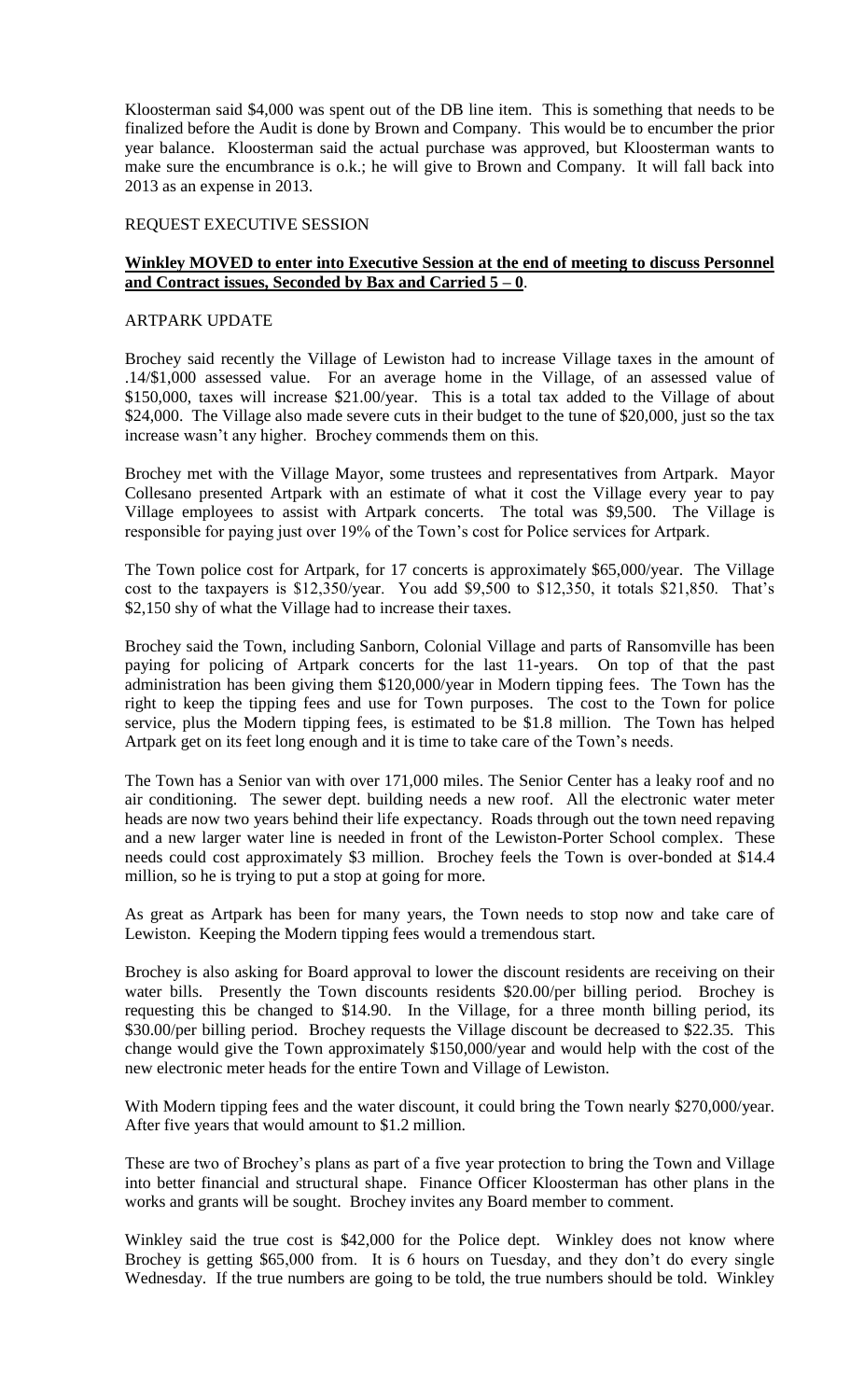figured the rate at the top rate pay of every officer, top pay of part-time officers, and 40% for benefits, times the number of officers working, it is \$42,000.

Finance Officer Kloosterman said he calculated the figures he got from Police Chief Salada and the Police Clerk Rizzo.

Winkley said he did this for a living. Winkley has been asking since January to come in and talk about it. Dollar amounts have changed for gas and benefits a couple times. Winkley said just figure out the true cost, that is all Artpark has been asking for, then they will pay. The Town has not been giving them the true cost.

Brochey has to believe what the Finance Officer is saying.

Winkley said if the Town was going to stop Artpark from getting their money, the Town should have told them in January. They're already well into their season of committing to the shows. This money goes toward the children's programs.

Brochey understands how Winkley feels because he is on the Board of Directors. Winkley said he resigned from the Board. Brochey is sure Winkley still has Artpark in his heart, just like he has Lewiston in his heart.

Conrad questioned that if Artpark is given the right numbers they would come forward with some funding for the Town. Winkley said yes, they have been asking since January.

Bax said if the figures can be justified, one amount or the other, they should be provided to Artpark. Bax asked if the final figures can be worked out, maybe by the next meeting, this can be approved.

Winkley wants accurate numbers. Brochey request Winkley work with Kloosterman. Winkley said yes.

# **Bax MOVED to table any decisions on the water-bill energy credit until the April Board meeting, Seconded by Conrad**

Marra said Town residents discount was decreased on this billing cycle. Brochey had discussed this with the department but did not give them the ok to lower it.

#### **Carried 5 – 0**.

WPCC HIRE – TRAINEE

After extensive interviewing for the opening at the plant, Ritter has made his choice and asks the Board for approval.

## **Bax MOVED to hire Peter Fortino for the position of Waste Water Treatment Plant Operator Trainee, Seconded by Conrad and Carried 5 – 0**.

#### DRAINAGE REQUEST

Ronald Becken – 2585 Upper Mountain Road – has requested ditches be cleaned on Swann Road. Bax believes it needs to be determined if it is town property.

Highway Superintendent Janese said it is a piece of agricultural land. Janese wants to make sure, for the Boards benefit, that this work meets the standard of being a general benefit to the Town. That is the response of the Controller's office. Janese is trying to follow the Towns response to the Controller's report of 2011, which states, Janese would have to get approval by resolution. The person responsible for the implantation of policy is the Highway Superintendent. This would not fall under drainage, but it is also private property. Janese would appreciate the input of the Town Board. This is not a small job. It is several miles of an overgrown wide drainage ditch.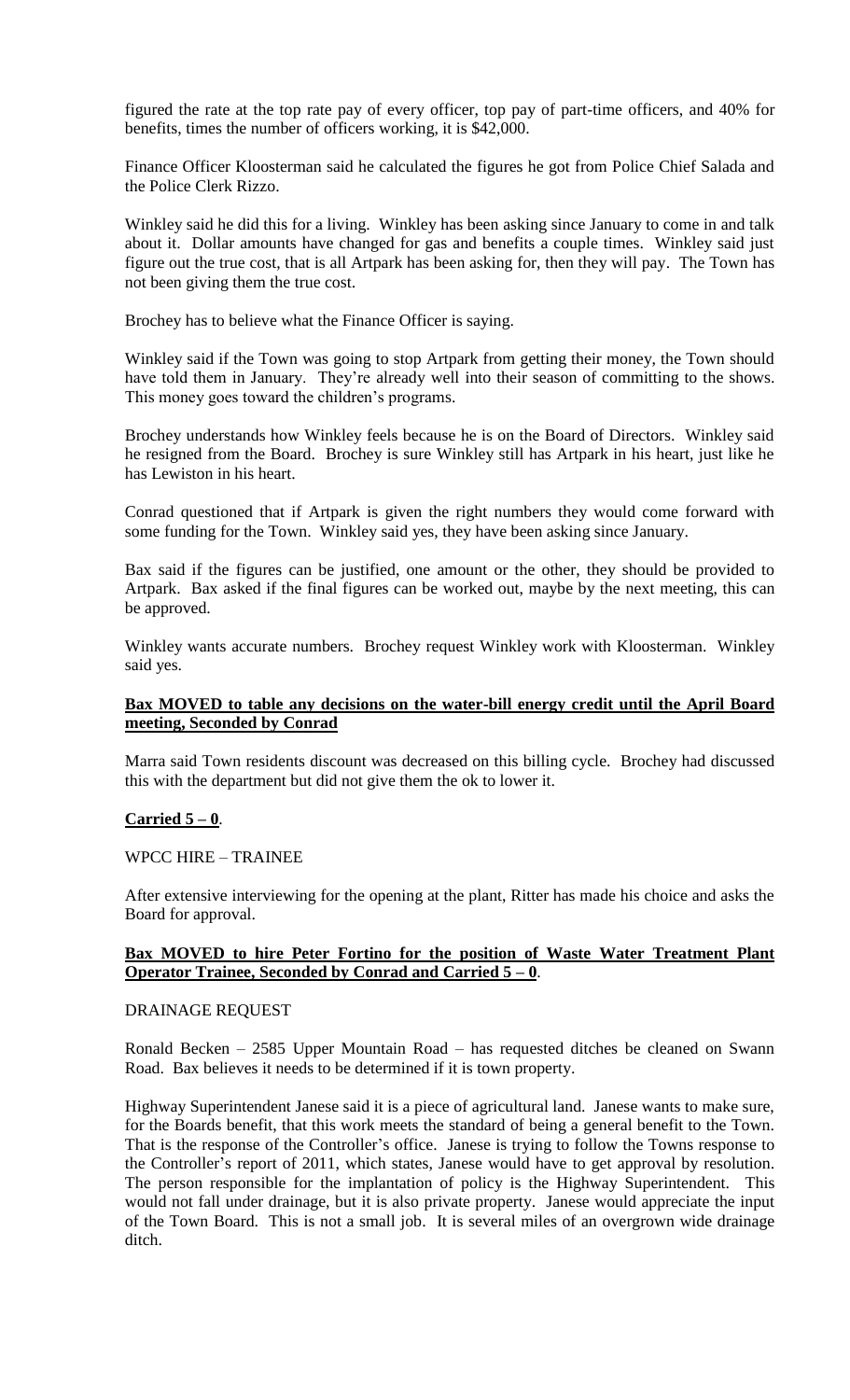Bax believes, after what Janese said, it has to be a general benefit to the Town, on private land. Not that this project is a general benefit, the Board needs to make that determination for each project.

Janese has offered to take any or all Board members to look at the properties.

Attorney Seaman believes Masters has drawings/maps of where the Town has easements to go on property to clear ditches. There are ditches that are designated as part of the Town's drainage system. Once this is in place, Janese will know, and won't have to come to the Board every time one of the designated sections of the ditches needs to be cleared. It would just become a routine thing.

Janese said some that are part of the drainage system, yes, he would clean; but this specific request is not. Winkley asked if any of the right-of-way intersections on the Becken farm are having problems. Janese does not believe so.

Janese said he has combined the Highway and Drainage depts., it worked out very well. About 17 – 18 years ago there was a staff of 21 people, with 3 employees to do nothing but off-road drainage. Today there is not the staffing level to maintain this. For Janese to do the Becken project, it could take three months with a couple guys.

## ZONING BOARD OF APPEALS APPOINTMENTS

# **Bax MOVED to appoint Anita Muzzi – Active member and Bill Geiben - Alternate, to the Zoning Board of Appeals, Seconded by Winkley and Carried 5 – 0**.

It was questioned if the second alternate will be appointed. Attorney Seaman says the local law states "an alternate". Masters said the Zoning Board has always had two alternates.

#### **Bax MOVED to appoint Mark Sarro as Chairman of the Zoning Board of Appeals, Seconded by Winkley and Carried 5 – 0**.

CALL PUBLIC HEARING – Amend Subdivision (A) Section 360-160 – Planning Board

The proposed changes read as follows:

A. Establishment. A Planning Board is hereby established which shall consist of seven members appointed by the Town Board, none of whom shall hold any other public office in the Town or be members of the Town Board. The Town Board shall appoint one member as Chairperson. Terms of membership shall be seven years. Members of the Planning Board, appointed in accordance with the provisions of this chapter then in effect and in office when the chapter takes effect, shall continue to serve for the balance of the terms for which they were originally appointed. The Town Board shall have the power to remove any Planning Board member for non-compliance with minimum requirements relating to meeting attendance and training required pursuant New York State Town Law 271.

#### **Conrad MOVED to hold a Public Hearing on April 28, 2014 at 5:45 pm, for the Planning Board Town Code amended, Seconded by Bax and Carried 5 – 0**.

# SUBDIVISION SIGN APPROVAL

Request from David Giusiana for a subdivision sign located on Ridge Road. Conrad asks that the sign dimensions be documented correctly. Paperwork submitted has the sign being 76 inches by 2 inches. It is believed the sign will be 76 feet by 2 feet.

# **Conrad MOVED to approve the subdivision sign to be located on Ridge Road, SBL# 102.10-1-29.1 for Vista North, Seconded by Winkley and Carried 5 – 0**.

ONE-LOT SUBDIVISION APPROVAL

Request from David Dauphine for a one-lot subdivision on the west side of Calkins Road. A representative from McIntyre Landscaping was present. Dauphine hired McIntyre to create the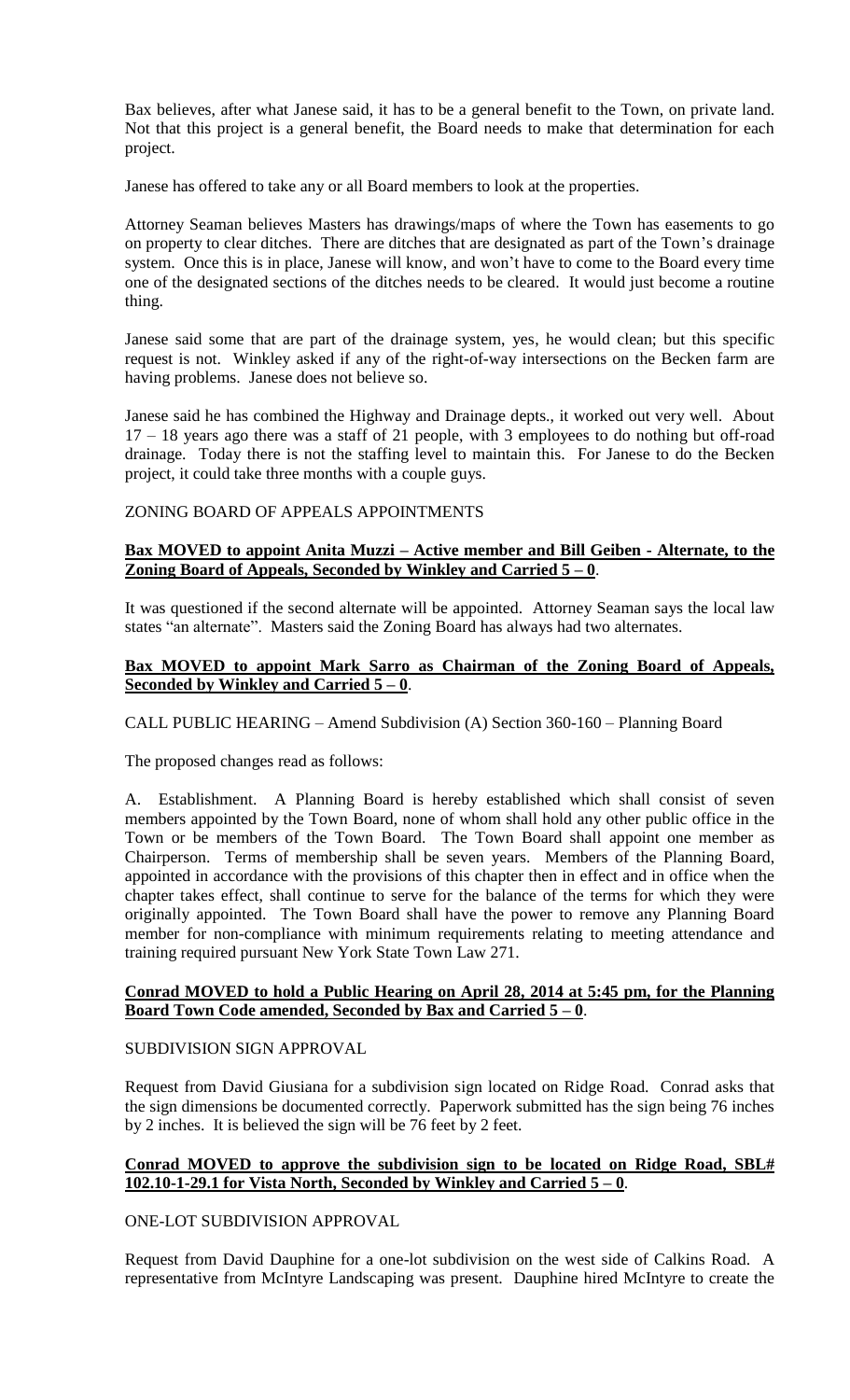subdivision map. Dauphine has been trying to sell the property since 2009. In 2010, FEMA came along and added flood-zone to the entire lot, creating a hardship for Dauphine. It was then suggested to sell off a piece of the property to try and recoup some of his losses. This piece of property is not within the flood-zone. There is still buildable area in the remaining land.

# **Conrad MOVED approval of the one-lot subdivision on Calkins Road, SBL# 73.00-1-5, Seconded by Marra and Carried 5 – 0**.

# POLICY MANUAL CHANGE – HOURS OF OPERATION

After several discussions with Department Heads it has been determined additional hours of operation at Town Hall, on the second and fourth Monday of each month would be a great benefit to residents to conduct their Town business. Employees working these hours will adjust their present work week hours accordingly. Hours worked will not increase; therefore not putting any burden on the budget. Acting Town Clerk is requesting the following change to the Policy Manual.

## *Suggested change:*

# **500 OPERATIONAL POLICIES**

# **501 Department Hours**

**Normal Hours of Operation** – The Town Board will establish the beginning and ending times of normal operation. *The Town Board may from time to time establish additional hours of operation to accommodate residents***.** An employee's Department Head will establish the employee's scheduled hours of work, which may differ from the normal hours of operation depending upon the particular needs and requirements of the department. An employee who is a member of a collective bargaining unit should refer to the collective bargaining agreement on the subject of hours of work.

# **Conrad MOVED to approve the changes to the Policy Manual to include:** *The Town Board may from time to time establish additional hours of operation to accommodate residents***, Seconded by Marra and Carried 5 – 0**.

SEASONAL HIRE – PARKS/RECREATION APPROVAL

These hires will be part-time.

**Marra MOVED to approve the following hires: Abdelatif, Isam - \$9.50; Bajor, Keith - \$12.00; Brundage, Matthew - \$9.00; Eoute, Jacob - \$8.25; James, Taylor - \$9.25; Kennedy, Thomas - \$10.25; Langer, Joseph - \$8.25; Lasky, Ryan - \$8.25; LePage, Janeanne - \$10.50; Ully, Ryan - \$8.25; Mokhiber, Michael - \$8.25; Quaranto, Andrew - \$10.25; Rizzo, Jacob - \$8.25; SanGiacomo, Rachel - \$8.25; Schiavi, Matthew - \$8.25; Scirto, Joe - \$8.25; Torrie, Karen - \$10.75; Tracy, Derek - \$15.00; Volpe, Michael - \$9.50, Waterstram, Tracie - \$10.00; Waugaman, Anastasia - \$9.25; Willard, Jordan - \$8.25; and Ziobrowski, Glenn - \$14.00, Seconded by Winkley and Carried 5 – 0**.

## APPROVAL OF NWAA LACROSSE

Niagara Wheatfield Amateur Athletics (NWAA) is requesting to use Colonial Village Park for practice. They will use just the grass, no equipment. Required insurance is on file in the Recreation Department.

# **Marra MOVED to allow the NWAA to use Colonial Village Park for practice for their lacrosse program, Seconded by Conrad and Carried 5 – 0**.

## GREENSPACE MAINTENANCE

Recreation Director/Parks Superintendent Dashineau submitted a proposed Greenspace Tree Maintenance Policy. Greenspace is an area in developments where the developer has given the Town the land to maintain as part of their obligation for recreation fees. They generally border private property. Attorneys asked to review and report back at the April 28, 2014 Board meeting.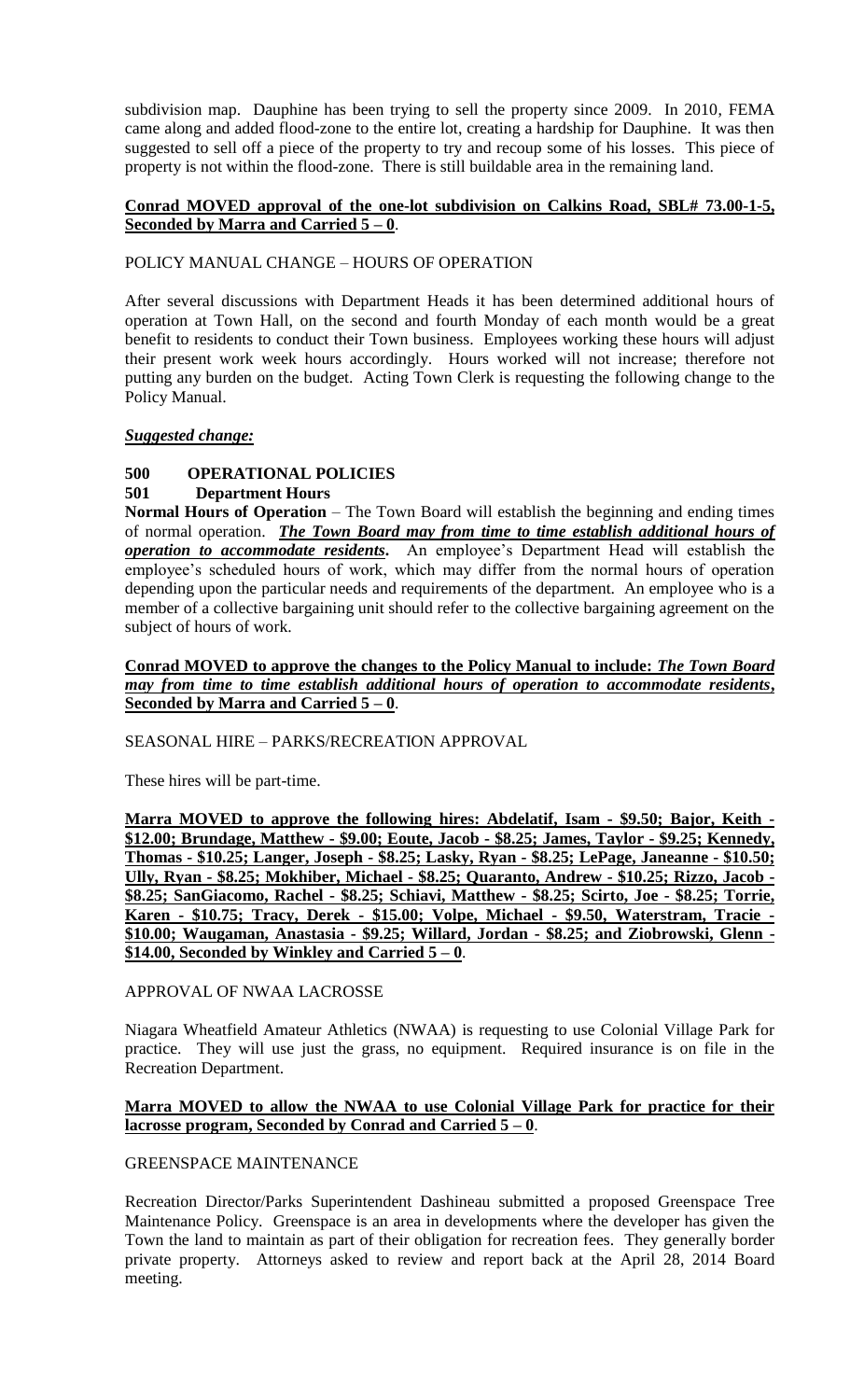Seaman said, for now if there is a tree that is posing a danger to someone and it is on Town owned property, it needs to be taken care of.

#### U.S. FISH & WILDLIFE FISH MIGRATION

#### **Marra MOVED to approve permission for the U.S. Fish and Wildlife Service to use Joseph Davis Park on May 24, 2014, Seconded by Bax and Carried 5 – 0**.

#### FEE SCHEDULE APPROVAL

Marra would like to look into a fee schedule for the use of the parks. There is a fee to use the baseball diamonds. Dashineau and Marra would like to charge for use of the park for a fundraiser. Presently no fee is charged for the park and portions of the park are closed to public use during these events.

#### **Marra MOVED to approve permission for the Niagara University ROTC to use the Disc Golf Course on May 24, 2014 for their fund-raiser, Seconded by Bax and Carried 5 – 0**.

## VARIOUS BUILDING / ENGINEERING ITEMS

Marra spoke with Lannon and Masters regarding engineering services on projects. It is unclear if the Board authorized the Engineer to work under the guidance of Building Inspector Masters with the fee not to exceed \$25,000.

## **Marra MOVED to authorize the Town Engineer to undertake various unfinished projects and bill at contract rates, under the supervision of Building Inspector Masters, not to exceed \$25,000 billing. Seconded by Bax and Carried 5 – 0**.

Masters is asking for authorization to allow the Town Attorney to enter into negotiations with Niagara University regarding University Drive ownership.

Davis updated the Board. Niagara University has built onto Town property. This was just a historical mistake that neither party knew. An updated survey has been done and this is the best evidence as to where the property lines are. The proposed solution could be that Niagara University takes the property and remove the potential Town liability. There is another piece of property at the other end of Niagara University that the Town wants to be able to maintain.

#### **Marra MOVED to authorize Attorney Davis to enter into negotiations with Niagara University regarding University Drive ownership, Seconded by Winkley and Carried 5 – 0**.

There is a restroom located across from the Senior Center (Greenway project) that is not complete. Water supply and a sewer hook-up needs to be installed in order to complete this project. Ritter and Masters to look into this.

## **Marra MOVED to authorize the Water and Sewer Depts. to prepare an estimate to supply water and sewer to the restroom on Lower River Road, Seconded by Bax and Carried 5 – 0**.

Marra asked Engineer Britton if Lannon was able to find funding through SERTA for the roof at the Senior Center. Britton said not necessarily for the roof, but the HVAC work. Britton said based on the inspection done, the roof is in bad shape. The insulation fibers are soaked; therefore, it needs to be replaced. There are four HVAC units on the roof and three out of the four needs to be replaced. It is suggested the HVAC and roof be done at the same time.

Marra spoke in regards to the Town budget. Marra is happy to see Pat Brown here at Town Hall. Every year Mr. Brown comes before the Board and discusses his report. Like many municipalities there are some concerns. Each of these years the Town has received an unqualified fiscal recommendation with expenditures in line, and reserves above required State limits. Mr. Brown said 2013 was a good year and looks o.k. so far.

For these reasons Marra finds the editorials in the local newspapers by Supervisor Brochey to be inflammatory, misleading and at best, political. Two things mentioned about Town finances are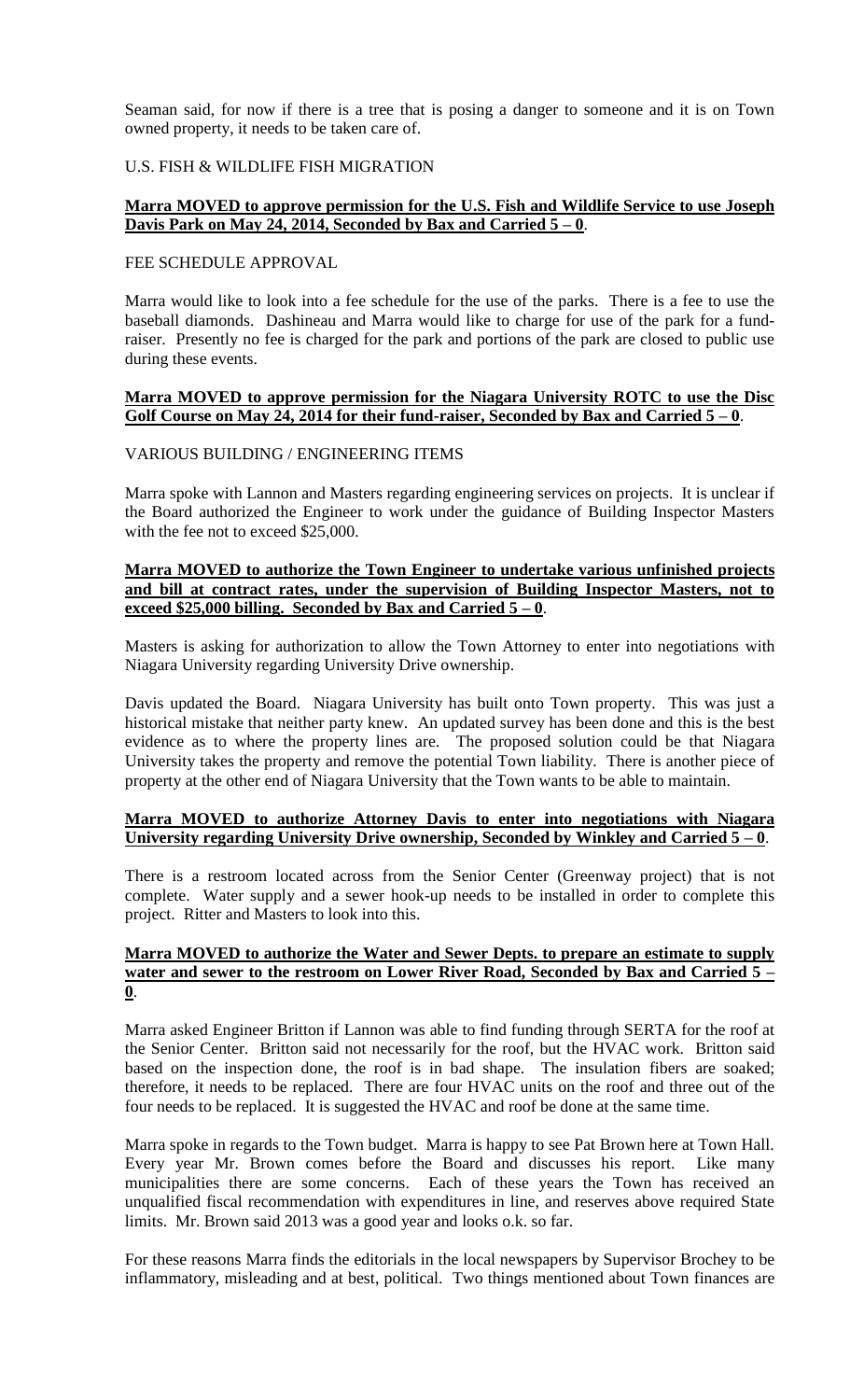that Lewiston has \$6 million in new debt over the last two years. When looked at closer the dollars can be accounted for as \$3.4 million for the Waste Water Treatment Plant. This includes four (4) communities. The plant is 40 years old. The WWTP has a healthy fund balance. There are the Sanborn sewers at \$772,000. This will be paid by the people in that sewer district.

There is the Highway bond for \$1.7 million, to pay for two (2) snowplows. The PRV pits on Cliff Street and Dickersonville Road. If this was not done there would be no water. If not bonded the alternative would have been a highway tax.

Marra read the fund balances from last year. The A-Fund, which is Town/Village, is \$1.2 million, B-Fund, which is Town outside of Village, is \$1.1 million, Highway is \$400,000, and Master-Sewer Improvement is \$2.34 million.

To suggest that these were frivolous expenditures and the Town was not in the position to borrow this money, when you look at what the money was spent on it, it's not irresponsible.

Marra asks for all this political rhetoric to come to an end, and have more communication between the Supervisor and the Councilmen. The best interest of Lewiston is to make paramount.

Brochey said his concern is to not take out anymore bonds for projects, and work on getting the revenue now, and pay for things Lewiston can afford.

Marra agrees, he doesn't want to bond either.

Conrad agrees also, but it is best to discuss in the meetings and leave it out of the paper.

CONTRACT EXTENSION – Sanborn Volunteer Fire Company Band

At the Town Re-organization meeting the Board designates a Town Band. Town budgeted \$5,000 for 2014. They are requesting an extension of five (5) years at the same rate of \$5,000/year.

## **Bax MOVED to forward to the Town Attorney for review, Seconded by Winkley and Carried 5 – 0**.

# CONTRACT UPDATE – Ransomville Fire District

Seaman said a Fire contract has to have a Public Hearing.

#### **Winkley MOVED to hold a Public Hearing for the Ransomville Fire District contract on April 28, 2014 at 5:30 pm, Seconded by Marra and Carried 5 – 0**.

Seaman asked if the Board wants the contract term to be 5 years. Winkley said others are 4 years. Johnson said there is only 1 year left on the contract so he suggested just one for now and have all fire companies be at the same expiration date.

ADDITION TO UPPER MOUNTAIN FIRE COMPANY ROSTER

## **Winkley MOVED to add the following to the Upper Mountain Fire Company roster: Sitek, Ian; Leffler, Samuel and Penque, McKenzie, Seconded by Marra and Carried 5 – 0**.

CALL FOR PUBLIC HEARING – Fire Prevention Code

## **Winkley MOVED to hold a Public Hearing for the Fire Prevention Code amendment on April 28, 2014 at 6:00 pm, Seconded by Bax and Carried 5 – 0**.

## PUBLIC IMPROVEMENT PERMIT APPROVAL

Britton said the Public Improvement Permit has been modified. The engineering review fee, based on construction dollars, was removed and made a fixed fee amount. The percentage based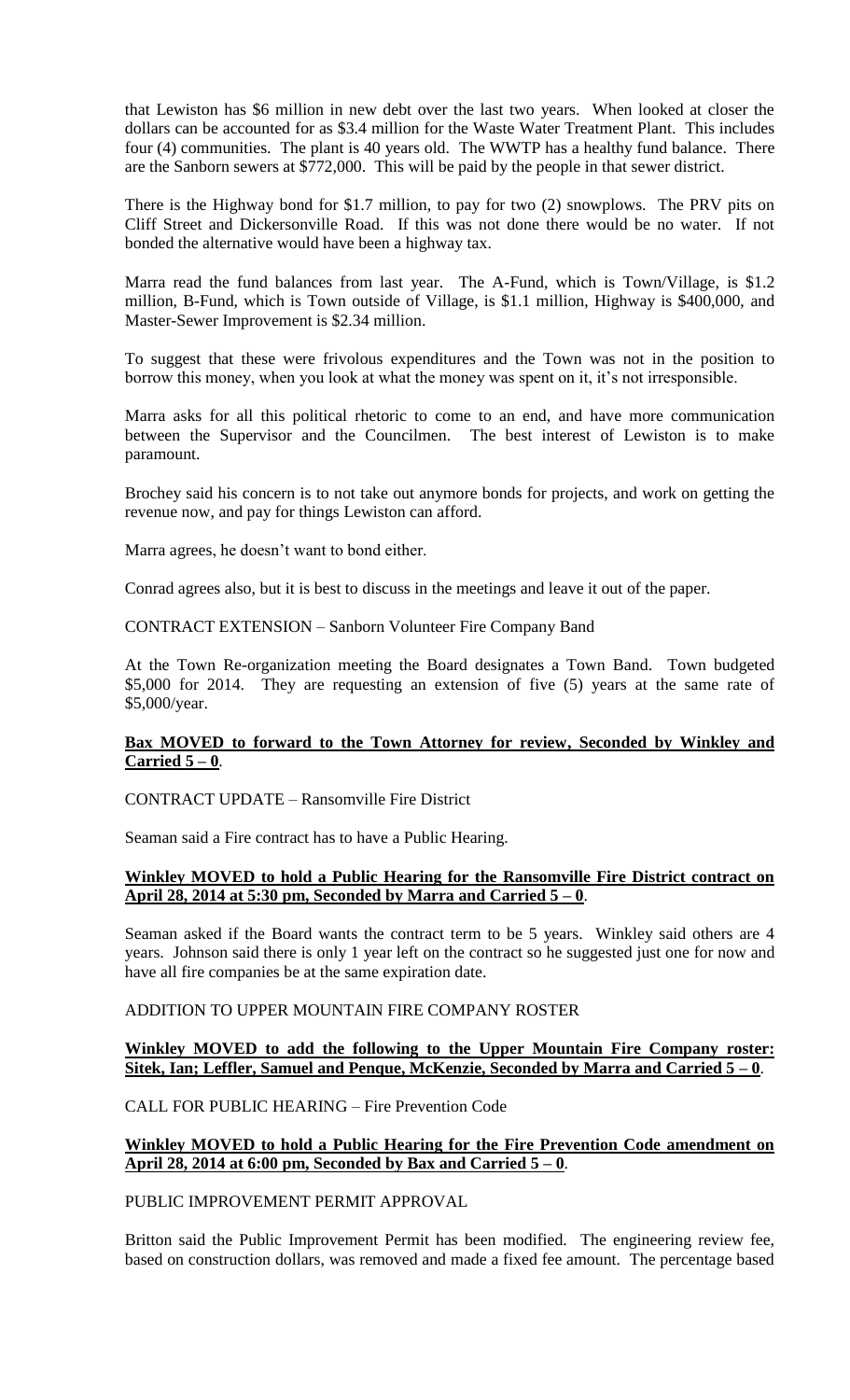fee for inspection services was removed and was reverted back to the current code of, which is based on construction schedule.

The Building Inspector's name has been removed and replaced with the Town Clerk. A permit numbering system has been added. This will allow the Clerk and Accounting to keep track of PIP fees separately.

# **Winkley MOVED to approve the PIP application per the Engineers recommendations, Seconded by Marra and Carried 5 – 0**.

PUBLIC IMPROVEMENT PERMIT – Oak Run Estates – Phase 3

Britton is requesting the Town Board approve the PIP application that has been submitted, which follows the new adopted PIP. They have submitted a schedule that is based on 8-weeks. Britton met with the developer and Tim Masters reviewed the items that need to be provided. Once they are received and are complete, the Board approves the application; it is then signed by the Engineer. It is given to the Clerk to sign and assign a PIP number. This would be the authorization to proceed with construction.

# **Winkley MOVED to approve the PIP for Oak Run Estates – Phase 3, Seconded by Marra and Carried 5 – 0**.

#### **Marra MOVED to have Northwest Development Group, Inc. follow the above adopted PIP application and to accept the deposit amount of \$33,400, Seconded by Winkley and Carried 5 – 0**.

# MILITARY ROAD & I-190 AGREEMENT

Engineer Lannon contacted Brochey today in regards to the construction on Military Road and the I-190. Brochey is requesting permission to sign an agreement subject to DOT agreement to reimburse \$11,000 to Nussbaumer & Clarke and \$178,000 for inspection reimbursement for the Town of Lewiston Water Dept. and full-time inspection fees for CRA, for a period of 35 weeks.

## **Marra MOVED to authorize the Supervisor to sign the DOT agreement as described above, Seconded by Winkley and Carried 5 – 0**.

HIGHWAY SUPERINTENDENT – Janese updated the Board

Last year the Board set-aside additional monies to seal cracks in the roadway. This is not typically in the highway budget. Janese asks the Board to consider an additional \$40,000 to \$50,000.

The walking path running parallel to Robert Moses Parkway and along Lower River Road is in poor condition. If something is not done soon, sections will need to be removed and re-built. This costs about ten-times more than resurfacing or sealing. Janese would like to have permission to look into the cost of repair. Bax said yes, that would be a good idea.

Janese will be going out to bid for two trucks, one single axle and a pick-up truck. The highway budget has the funds. Seaman offered to help Janese with this. There are seven trucks in the highway department that were purchased in 2008. A program will be put into place to periodically replace these trucks.

The State has awarded the rock salt contract to the same vendor used this year. Other municipalities were unable to get salt due to freezing at Buffalo harbor. Lewiston was more proactive and did not run short. Janese said several other municipalities did run out of salt, but Janese purchased some from Canada.

Several years of conversation has taken place regarding a salt storage shed. A fabricated structure, with a 15 - 20 year warranty, can be used. This would increase the capacity for salt. Instead of a week's worth of salt, the Town would have three weeks. An additional benefit would be the use of the old building for additional storage of heavy equipment.